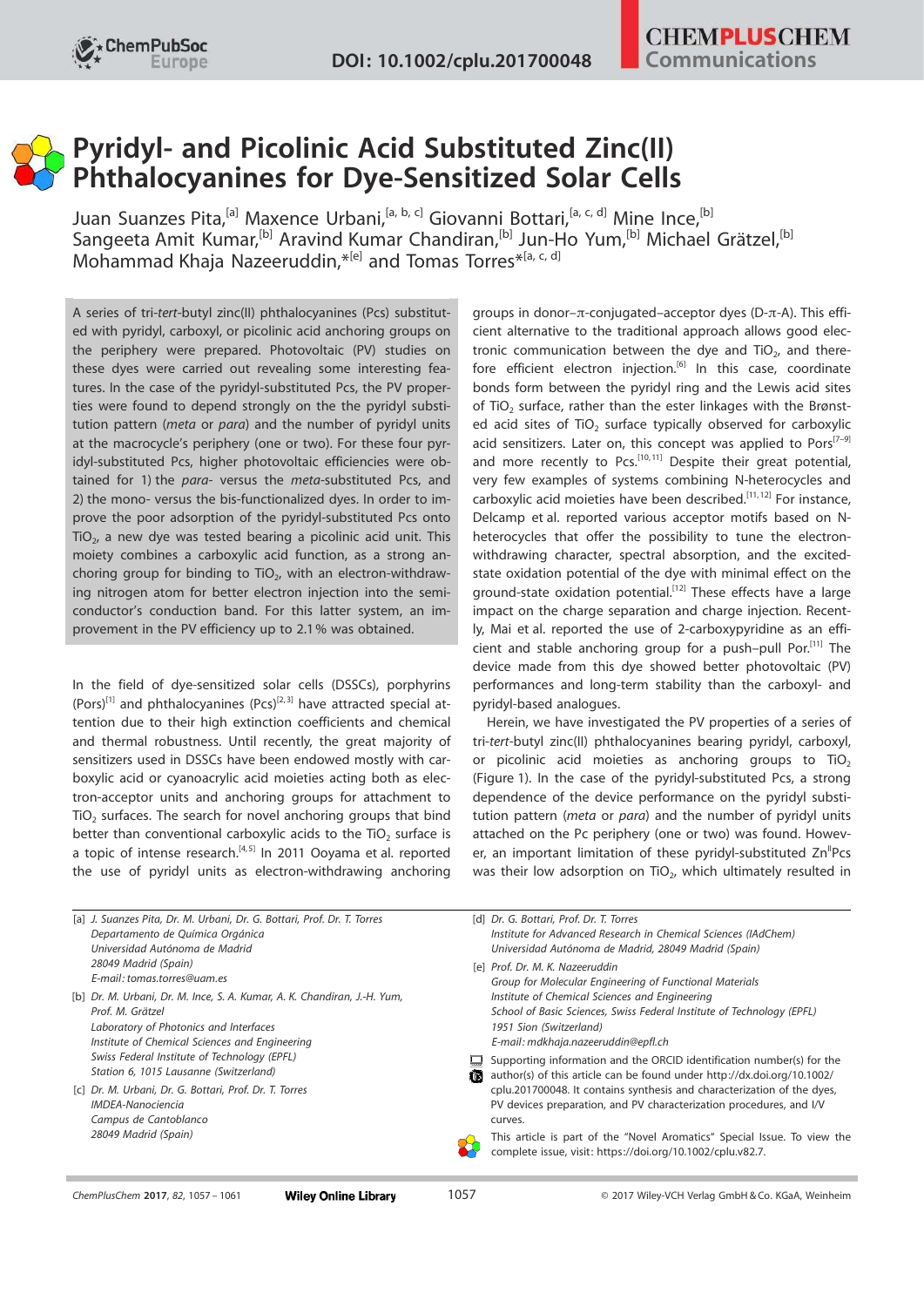

Figure 1. Molecular structures of Zn<sup>"</sup>Pcs studied in this work

moderate power conversion efficiencies (PCEs). In order to mitigate this problem, a Pc was prepared with a picolinic acid unit on the periphery, an anchoring moiety that combines a carboxylic acid function, known to strongly bind to the TiO $_{\rm 2}$ , with an electron-withdrawing nitrogen atom for better electron injection into the semiconductor's conduction band.

The detailed synthesis and characterization of the prepared pyridyl-, carboxyl-, and picolinic acid substituted Pcs can be found in the Supporting Information. We first investigated the DSSC performances of mono- (TT52 and TT53) and di- (TT54 and TT55) pyridyl-substituted  $\text{Zn}^{\text{II}}$ Pcs adsorbed on a [6+3]  $\mu$ m thick film of  $TiO<sub>2</sub>$  and used an iodine-based electrolyte typically employed for Pc sensitizers<sup>[13]</sup> (electrolyte A; Table 1). The dye solutions were prepared in THF at a concentration of 0.1 mm with 10 mm of chenodeoxycholic acid (CHENO) as co-adsorbent. A large excess of co-adsorbent with respect to the  $Zn<sup>II</sup>Pc$ (100-fold) is typically used for this kind of sensitizer in order to

Table 1. PV data of the devices<sup>[a]</sup> made with dyes TT52, TT53, TT55, and <code>TT56</code> on [6 $+$ 3]  $\upmu$ m $^{\text{(b)}}$  thick TiO $_2$  films using the iodine-based liquid electrolyte A,<sup>[c]</sup> under simulated full sun illumination (AM1.5G) and with an active area of 0.159  $cm^{-2}$ .

| Dye/CHENO <sup>[d]</sup> | $V_{\alpha c}$ | $J_{SC}$                         | FF   | $P_{\rm in}$                | η    |
|--------------------------|----------------|----------------------------------|------|-----------------------------|------|
|                          | [mV]           | $\left[\text{mA cm}^{-2}\right]$ | [%]  | $\text{mW}\,\text{cm}^{-2}$ | [%]  |
| $TT52 + CHENO$           | 567            | 3.44                             | 68.0 | 100.1                       | 1.3  |
| $TT53 + CHENO$           | 555            | 1.08                             | 73.6 | 100.6                       | 0.44 |
| $TT55 + CHENO$           | 568            | 2.01                             | 77.3 | 99.4                        | 0.89 |
| $TT56 + CHENO$           | 493            | 0.301                            | 74.3 | 96.5                        | 0.11 |

[a] Two or three devices of equal quality were made for each dye; the values obtained for the best cell are presented in each case. [b] The  $TiO<sub>2</sub>$ films have a total thickness of 9  $\mu$ m consisting of a 6  $\mu$ m thick TiO<sub>2</sub> active layer and an additional  $3 \mu m$  thick scattering layer. [c] Electrolyte A: 0.025m LiI, 0.9m 1,3-dimethylimidazolium iodide (DMII), 0.28m 4-tertbutyl pyridine (TBP),  $0.04 \text{ m}$  l<sub>2</sub>, and  $0.05 \text{ m}$  guanidinium thiocyanate (GuNCS) in AcCN. [d] Dipping solutions were prepared at a concentration of 0.1 mm of  $Zn^{II}Pc$  and with 10 mm of CHENO in THF.  $V_{OC} =$  open circuit voltage,  $J_{SC}$  = short-circuit current density, FF = fill factor,  $\eta$  = solar-to-electric power conversion efficiency.

avoid Pc aggregation and to obtain optimal performances in DSSCs. As a general trend, the overall efficiency of the para derivatives was superior to that of the meta analogues, both in the mono- (1.3 vs. 0.44 %) and disubstituted (0.89 vs. 0.11%) series. This low efficiency mainly results from the systematically lower  $J_{SC}$  values of the meta derivatives with respect to the para analogues. There are several possible explanations for these results. On the one hand, the meta substitution of the anchoring pyridyl group reduces the amount of adsorbed molecules because the dye molecules take up more space on the  $TiO<sub>2</sub>$  surface leading to suboptimal packing (Figure S10). On the other hand, the "tilted" binding modality adopted by dyes adsorbed on  $TiO<sub>2</sub>$  is also known to increase the charge-recombination rate between the oxidized dye and the injected electrons  $e^-/TiO_2$  conduction band (CB) because of the close proximity between the macrocycle core and the surface.<sup>[14-16]</sup> Both factors could explain the poorer  $J_{SC}$  values, and hence lower power conversion efficiencies of the meta-type dyes relative to their para analogues. Another interesting trend was observed in both *meta* and *para* series: The dyes TT52 and TT53 anchored to the  $TiO<sub>2</sub>$  through only one pyridyl group gave systematically much higher efficiencies than their respective disubstituted analogues TT54 and TT55. The exact explanation for this observation is currently not known. A similar trend was previously observed by us for some Pcs substituted with only one carboxyl anchoring group which gave either better $[17]$  or poorer<sup>[18]</sup> performances in DSSC than the corresponding disubstituted analogues. We could speculate that in the case of TT55 and TT56, the presence of two anchoring groups leads to a different arrangement of the dye on the surface which might have important consequences on the directionality and/ or binding strength, ultimately affecting the electron injection process and recombination kinetics. Another possible explanation could involve changes in the electron density owing to the presence of a second acceptor/anchoring group hence affecting the MO energy levels of the Pc dyes.

Due to the high aggregation tendency of tri-tert-butyl Zn<sup>"</sup>Pcs, a large amount of co-adsorbent is most often required to prevent the sensitizer's aggregation and reach optimal performance in DSSCs (typically, a CHENO/Pc ratio of 100:1). However, this presents a drawback since the adsorption of the coadsorbent to the active surface reduces the dye's adsorption, which limits the  $J_{SC}$ , and hence the overall PCE efficiency. This effect is much more pronounced for the pyridyl-functionalized Pcs than for carboxyl-substituted ones, as one can appreciate by the different color of the photoanodes in Figure 2 (vide infra).

This could constitute one of the reasons for the relative low photocurrent obtained for the pyridyl-functionalized Pcs. It is important to emphasize that this issue is specific to our dyes, and was not encountered with other pyridyl-substituted sensitizers previously described in the literature, such as porphyrins, because of the much lower amount of co-adsorbent required for optimal performance, typically a CHENO/porphyrin ratio of  $1:1$ .<sup>[1]</sup> In order to tackle this issue for pyridyl-substituted Pcs, the use of non-aggregating Pcs that require little or no addition of CHENO would certainly be a viable alternative,<sup>[2,18]</sup> and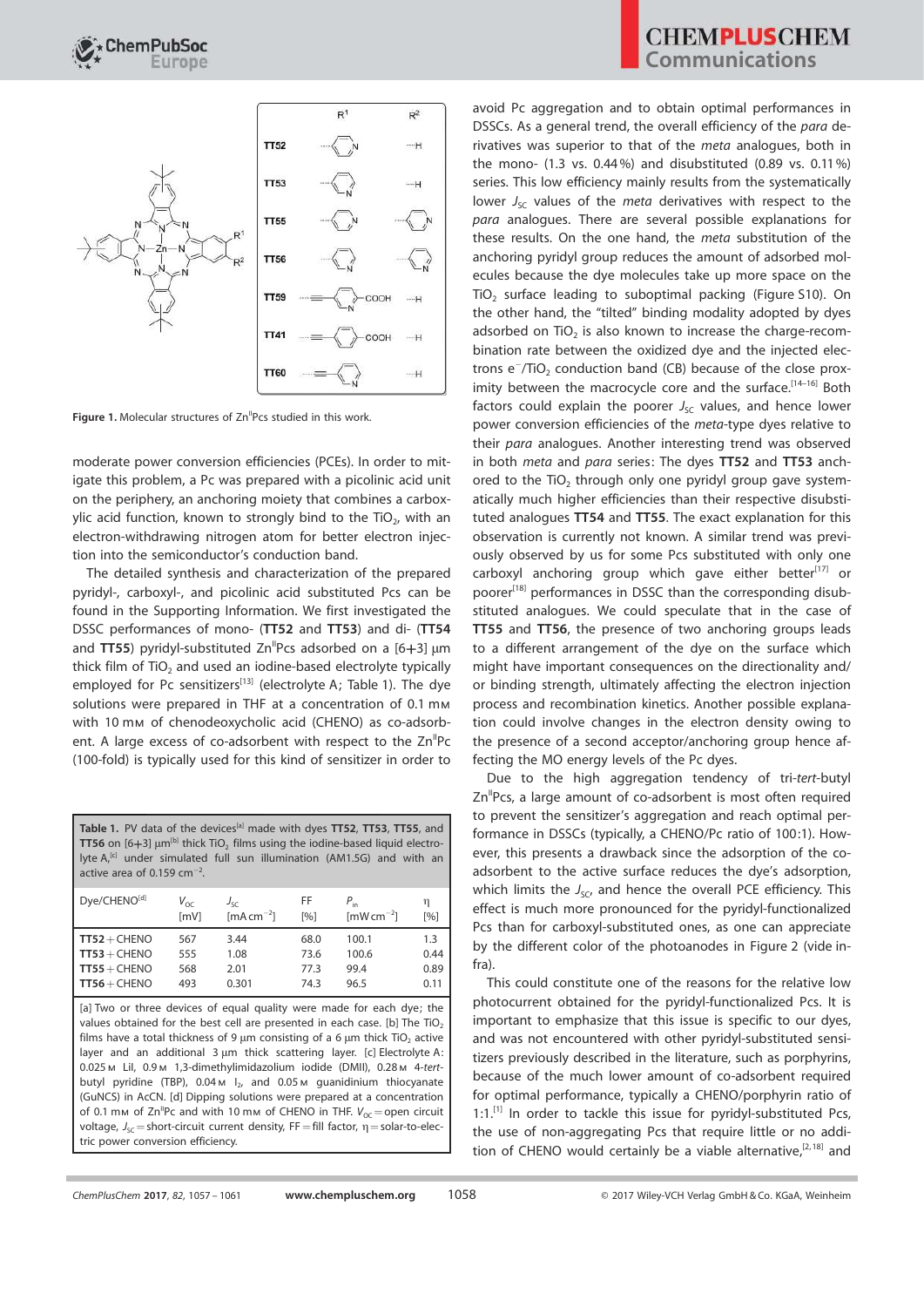



Carboxyl-anchored Pcs

Figure 2. Pictures of the DSSC devices made with dyes TT1, TT41, TT59, TT55 and TT60 adsorbed on  $[9+4]$  µm thick films; dye solutions were prepared at a concentration of 0.1 mm of Pc and 10 mm of CHENO in THF (except for TT1 in EtOH).

this approach is currently being examined in our groups. In order to rationalize how the ratio of Pc to co-adsorbent affects the PV performance of the resulting devices, different solutions of TT55 in THF were prepared at a dye concentration of 0.1 mm with CHENO at 0, 1, 4, or 10 mm (Table 2). As can be appreciated in Figure 3 from the color of the photoanodes,

| <b>Table 2.</b> Effect of co-adsorbent CHENO on the performance of the DSSC<br>devices <sup>[a]</sup> made with TT55 (0.1 mm in THF) adsorbed on $[9+4]^{[b]}$ µm thick<br>TiO <sub>2</sub> films; PV data under simulated full sun illumination (AM1.5G) using<br>the iodine-based electrolyte A; active area of 0.159 cm <sup>-2</sup> .                                                                                                                                                                                                                                      |                              |                         |                                                      |            |                                              |          |
|---------------------------------------------------------------------------------------------------------------------------------------------------------------------------------------------------------------------------------------------------------------------------------------------------------------------------------------------------------------------------------------------------------------------------------------------------------------------------------------------------------------------------------------------------------------------------------|------------------------------|-------------------------|------------------------------------------------------|------------|----------------------------------------------|----------|
| <b>CHENO</b><br>[mM]                                                                                                                                                                                                                                                                                                                                                                                                                                                                                                                                                            | Electrolyte <sup>[c,d]</sup> | $V_{\text{OC}}$<br>[mV] | $J_{\leq r}$<br>$\lceil mA \, \text{cm}^{-2} \rceil$ | FF.<br>[%] | $P_{\rm in}$<br>$\text{ImW}\,\text{cm}^{-2}$ | η<br>[%] |
| $\mathbf{0}$                                                                                                                                                                                                                                                                                                                                                                                                                                                                                                                                                                    | A                            | 507                     | 1.28                                                 | 74.6       | 97.4                                         | 0.50     |
| 1                                                                                                                                                                                                                                                                                                                                                                                                                                                                                                                                                                               | А                            | 521                     | 1.99                                                 | 76.9       | 98.0                                         | 0.81     |
| 4                                                                                                                                                                                                                                                                                                                                                                                                                                                                                                                                                                               | А                            | 529                     | 2.00                                                 | 75.0       | 97.7                                         | 0.81     |
| 10                                                                                                                                                                                                                                                                                                                                                                                                                                                                                                                                                                              | А                            | 552                     | 2.00                                                 | 77.0       | 97.4                                         | 0.87     |
| [a] Two or three devices of equal quality were made for each configura-<br>tion; the values obtained for the best cell are presented in each case.<br>[b] The TiO <sub>2</sub> films have a total thickness of 13 $\mu$ m consisting of a 9 $\mu$ m<br>thick $TiO2$ active layer and an additional 4 $\mu$ m thick scattering layer.<br>[c] Electrolyte A was composed of 0.025 M Lil, 0.6 M DMII, 0.28 M TBP,<br>0.04 м I <sub>2</sub> , and 0.05 м GuNCSin AcCN. [d] Electrolyte B has the same com-<br>position as electrolyte A except with 0.1 м of Lil and 0.6 м of DMII. |                              |                         |                                                      |            |                                              |          |

the amount of adsorbed dye molecules decreased with increasing CHENO/Pc ratio, due to the competitive loading of the co-adsorbent on the surface. However, despite this, all PV parameters  $(J_{SC}, V_{OC}, FF,$  and  $\eta$ ) increased significantly with increasing CHENO/Pc ratio. While  $J_{SC}$  reached the optimal value with 1 mm of CHENO (10-fold excess with respect to the Pc), and did not increase further at higher CHENO contents, the  $V_{OC}$  smoothly increased to reach the maximum value at the highest CHENO concentration (10 mm).

Next, we focused on the optimization of DSSC devices based on TT55 and TT56 in terms of the thickness of the active layer and the composition of the electrolyte. For TT55 based DSSC devices and with electrolyte A, the  $V_{OC}$  gradually decreases upon increasing the film thickness, from 587 mV for the  $[5+5]$  µm films to 566 mV for the  $[10+5]$  µm films. However, an opposite trend was observed for the  $J_{SC}$ , which increased from 1.70 to 2.36 mA cm<sup>-2</sup> on going from the thinner

## **CHEMPLUSCHEM** Communications



Figure 3. Top: pictures of the DSSC devices made with TT55 (0.1 mm in THF) and different concentration of CHENO (0, 1, 4, and 10 mm in THF) adsorbed on [9+4] µm thick films; the benchmark device made with the carboxyl-substituted dye TT1 (0.1 mm) in EtOH with 10 mm of CHENO is shown for comparison purpose. Bottom: Enlargement of the active area.

( $[5+5]$  µm) to the thicker ( $[10+5]$  µm) film. This increase can be explained by considering the higher amount of dye molecules that can be adsorbed on thicker films. TT56-based DSSC devices followed the same trends, but with performances systematically much lower than for the TT55 devices (especially the  $J_{SC}$ ) which is consistent with the superior efficiency of the para- over the meta-type derivatives (vide supra). Finally, the LiI concentration of the electrolyte was optimized for both TT55 and TT56 devices.[19] Electrolyte B has the same composition as A, except for a higher LiI concentration (i.e., 0.1 vs.  $0.025$  m). For TT55 adsorbed on  $[10+5]$  µm thick TiO<sub>2</sub> films, the  $J_{\rm SC}$  was increased from 2.36 to 4.14 mA cm<sup>-2</sup> upon replacing electrolyte A with B, which represents a 75% improvement. At the same time, a 29 mV drop in the  $V_{OC}$  was observed. However, this decreases in the  $V_{OC}$  was largely compensated by the gain in the  $J_{\rm SC}$  (from 2.36 to 4.14 mA cm<sup>-2</sup>) leading to an overall efficiency of 1.7%. This latter value is 65% higher than that obtained with electrolyte A under the same conditions ( $\eta=$ 1.1%). Turning to TT56, the  $J_{SC}$  of the resulting DSSC device considerably increased when a LiI-rich electrolyte was used. With electrolyte B 0.26% and 0.32% of PCE was achieved for [9+4] and  $[10+5]$  µm thick films, which is almost three times higher than that of the  $[6+3]$  µm device using electrolyte A (Table 3). The improvement in the devices' performance upon increasing the LiI content suggests a low-lying LUMO level of these dyes.

Based on the results obtained with the pyridyl-substituted Pcs (vide supra), and as a logical extension of our previous work on DSSCs featuring carboxylic acid functionalized Pcs, we decided to combine these two moieties (i.e., carboxylic acid and pyridine) within the same dye. In this context, we prepared a tri-tert-butyl-substituted Zn<sup>II</sup>Pc bearing an ethynyl picolinic acid unit (TT59). For comparative purpose, para-ethynylcarboxyphenyl TT41 and 3-ethynylpyridyl TT60 were also prepared in which the nitrogen and the carboxylic acid moieties of TT59 were formally removed, respectively.  $Zn^{II}Pc$  TT1, a standard Pc sensitizer, was used as a benchmark. All dyes solutions were prepared in THF (except TT1 in EtOH solution) at a concentration of 0.1 mm with 10 mm of CHENO as co-adsorbent. All devices were prepared under the same experimental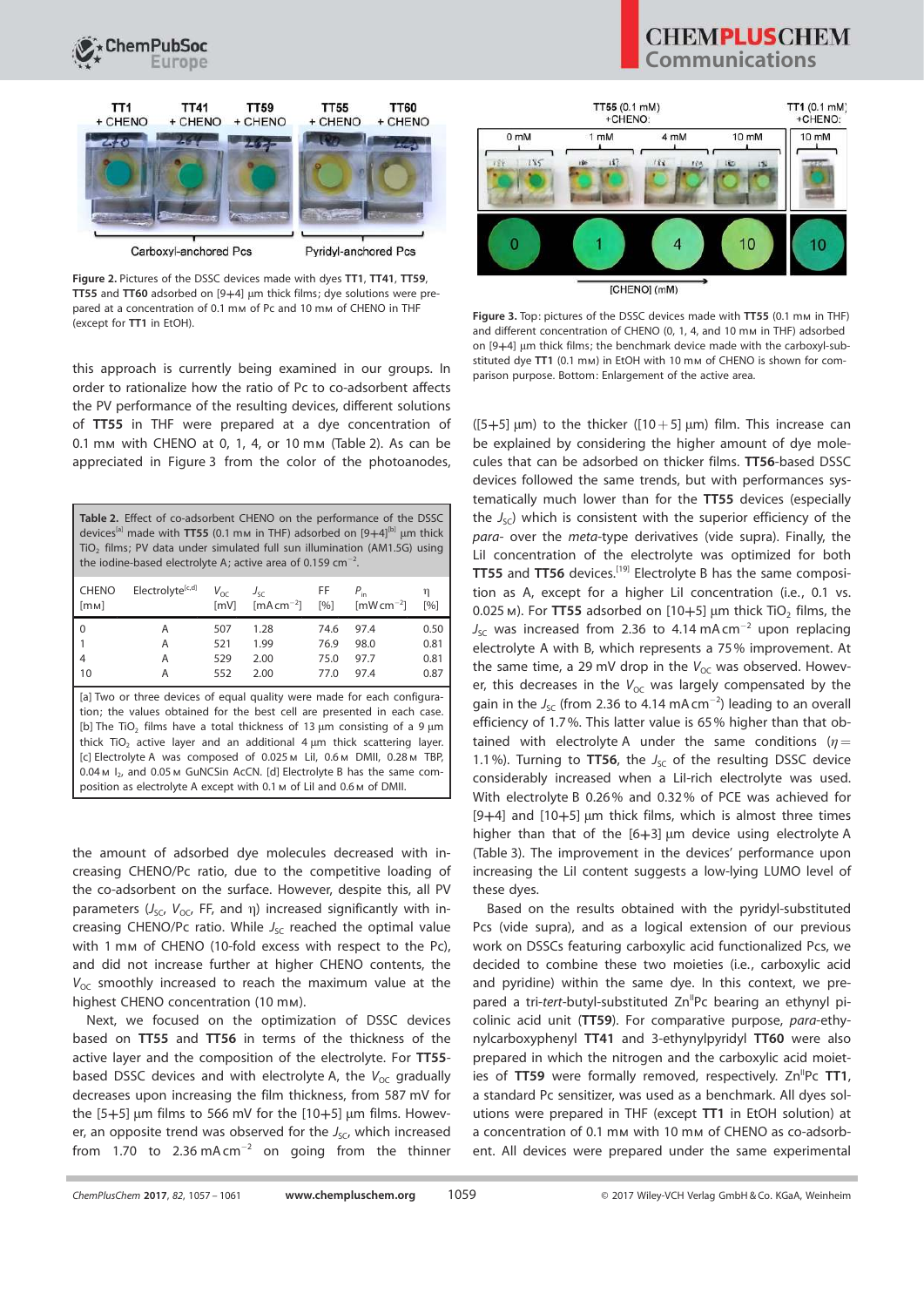

Table 3. Optimization of the DSSC devices<sup>[a]</sup> made with TT55 and TT56 (0.1 mm+CHENO 10 mm in THF) and PV data obtained under simulated full sun illumination (AM1.5G) and with active area of 0.159  $cm^{-2}$ .

| Dye                                                            | Film<br>thickness<br>$[µm]^{[b]}$ | Electrolyte <sup>[c,d]</sup> |     | $V_{OC}$ $J_{SC}$ | FF        | $P_{\text{in}}$<br>[mV] $[mA cm^{-2}]$ [%] $[mW cm^{-2}]$ [%] | η    |
|----------------------------------------------------------------|-----------------------------------|------------------------------|-----|-------------------|-----------|---------------------------------------------------------------|------|
| $TT55 + CHENO$ [5+5]                                           |                                   | Α                            | 587 | 1.70              |           | 77.5 99.4                                                     | 0.78 |
|                                                                | $[6 + 3]$                         | A                            | 568 | 2.01              |           | 77.3 99.4                                                     | 0.89 |
|                                                                | $[9+4]$                           | A                            | 552 | 2.00              |           | 77.0 97.4                                                     | 0.87 |
|                                                                | $[10+5]$                          | A                            | 566 | 2.36              |           | 78.7 99.4                                                     | 1.1  |
|                                                                | $[10+5]$                          | B                            | 537 | 4.14              |           | 75.7 98.6                                                     | 1.7  |
|                                                                |                                   |                              |     |                   |           |                                                               |      |
| $\textsf{T} \textsf{T} \textsf{5} \textsf{6} + \textsf{CHENO}$ | $[6+3]$                           | Α                            | 493 | 0.301             |           | 74.3 96.5                                                     | 0.11 |
|                                                                | $[9 + 4]$                         | B                            | 491 | 0.877             |           | 74.6 99.3                                                     | 0.32 |
|                                                                | $[10+5]$                          | B                            | 461 | 0.744             | 73.8 97.1 |                                                               | 0.26 |

[a] Two or three devices of equal quality were made for each configuration; the values obtained for the best cell are presented in each case. [b] The first and second values in brackets correspond to the thicknesses of the active and scattering TiO<sub>2</sub> layers, respectively. [c] Electrolyte A was composed of 0.025  $M$  Lil, 0.6 M DMII, 0.28 M TBP, 0.04 M I<sub>2</sub>, and 0.05 M GuNCS in AcCN. [d] Electrolyte B has the same composition as electrolyte A except with 0.1 m of LiI and 0.6 m of DMII.

procedures (i.e., dipping time of 16 h). The PV data obtained for the DSSC devices under same conditions using electrolyte B are summarized in Table 4. Among these three dyes, TT60 gave the poorest performance with a PCE of 0.20%. A possible explanation of the low performance of this dye could be the suboptimal electronic communication between the Pc and the

| Table 4. PV data of the devices <sup>[a]</sup> made with TT59, model dyes TT41 and<br><b>TT60</b> , and benchmark <b>TT1</b> on $[9+4]$ $\mu m^{[b]}$ thick TiO <sub>2</sub> films using the<br>iodine-based electrolyte B, <sup>[c]</sup> under simulated full sun<br>illumination<br>(AM1.5G) and with an active area of 0.159 cm <sup>-2</sup> . |                        |                                                  |                           |                                         |              |  |
|-----------------------------------------------------------------------------------------------------------------------------------------------------------------------------------------------------------------------------------------------------------------------------------------------------------------------------------------------------|------------------------|--------------------------------------------------|---------------------------|-----------------------------------------|--------------|--|
| Dye/CHENO[d]                                                                                                                                                                                                                                                                                                                                        | $V_{\Omega C}$<br>[mV] | $J_{\leq r}$<br>$\left[\text{mA cm}^{-2}\right]$ | FF.<br>$\lceil 96 \rceil$ | $P_{in}$<br>$\text{mW}\,\text{cm}^{-2}$ | η<br>[%]     |  |
| $TT1 + CHENO^{[22]}$                                                                                                                                                                                                                                                                                                                                | 565                    | 8.61                                             | 72.2                      | 96.2                                    | 3.65         |  |
| $TT59 + CHENO$<br>$TT60 + CHENO$                                                                                                                                                                                                                                                                                                                    | 562<br>532             | 4.65<br>0.463                                    | 75.0<br>78.5              | 96.5<br>97.9                            | 2.03<br>0.20 |  |
| $TT41 + CHENO$                                                                                                                                                                                                                                                                                                                                      | 457                    | 1.14                                             | 73.1                      | 95.7                                    | 0.40         |  |
| [a] Two devices of equal quality were made for each dyes; the values ob-<br>tained for the hest cell are presented in each case [b] The TiO films                                                                                                                                                                                                   |                        |                                                  |                           |                                         |              |  |

tained for the best cell are presented in each case. [b] The TiO<sub>2</sub> films have a total thickness of 13  $\mu$ m consisting of a 9  $\mu$ m thick TiO<sub>2</sub> active layer and an additional 4  $\mu$ m thick scattering layer. [c] Electrolyte B was composed of 0.1 m Lil, 0.6 m DMII, 0.28 m TBP, 0.04 m  $I_2$  and 0.05 m GuNCS, in AcCN. [d] Dye-uptake solutions were composed of Pc 0.1 mm and CHENO 10 mm in THF solutions (except for TT1 in EtOH solution).

 $TiO<sub>2</sub>$  surface mediated by the ethynyl-3-pyridyl unit. The high CHENO/Pc ratio required which, in turn, reduces the dye loading, as seen in Figure 2, probably also contributes to the low DSSC performance. Turning to TT41, a maximum PCE of 0.40% on a  $[9+4]$  µm thick TiO<sub>2</sub> film was obtained (Table 4). This value, significantly lower than that for carboxyl-substituted tritert-butyl Zn<sup>II</sup>Pcs containing no spacer (TT1,  $\eta=3.65\%$ , Table 4),<sup>[20]</sup> a *para*-phenyl spacer (TT3,  $\eta$  = 2.2%),<sup>[21]</sup> and an ethynyl spacer (TT22,  $\eta = 3.13\%$ <sup>[18]</sup> between the Pc and the COOH anchoring group, is in accordance with those previously reported for this compound ( $\eta$  = 0.40–0.57%).<sup>[22]</sup> In the case of TT41, one could speculate that the presence of a terminal phenyl moiety in the anchoring/acceptor group lowers the electron-injection efficiency, thus explaining the low efficiency found for this dye. Likewise, in carboxyl-substituted Pors, it was found that a terminal phenyl in ethynyl-containing anchoring groups is crucial in mediating electron injection vs. back electron transfer.<sup>[11]</sup> To tackle these issues, we designed and studied  $\text{Zn}^{\text{II}}$ Pc TT59, containing both a carboxyl group for efficient adsorption onto  $TiO<sub>2</sub>$  and a pyridyl ring to improve the injection capability of the Pc through electronic effects. Interestingly, TT59 showed indeed much better performance than TT41 and TT60, thus profiting from the combined structural features. As a result, the overall PCE of TT59 was boosted to 2.1%, which is ten times higher than that of pyridyl-containing TT60, and five times higher than that of carboxyl-containing **TT41.** The main reason was the considerable increase in the  $J_{SC}$ of TT59 by factors of 4 and 10 in comparison to TT41 and TT60, respectively.

In conclusion, a series of seven tri-tert-butyl-substituted Zn<sup>"</sup>Pcs containing pyridyl (one or two), ethynylpyridyl, ethynylcarboxyphenyl, or picolinic acid groups have been prepared and their PV performances in DSSCs investigated. For the four pyridyl-anchored dyes, it was found that 1) the number of anchoring groups (one or two) and 2) the pyridyl substitution pattern (meta or para) have a strong influence on the DSSC performances of these Pcs. Under the same conditions, efficiencies of 1.3% and 0.89% were obtained for the para-substituted derivatives with one and two pyridyl anchoring groups, respectively. These PCEs are significantly higher than those found for the respective meta-substituted analogues (0.44% and 0.11%, respectively), mainly due to a better dye-to-semiconductor electronic injection and/or binding geometry of the former dyes with respect to the latter.

However, a common limitation of such pyridyl-functionalized Pcs is their poor adsorption onto the  $TiO<sub>2</sub>$ , which ultimately hampers the PV performances of the DSSCs. In order to circumvent this problem, a  $Zn^{II}$ Pc peripherally substituted with a picolinic acid moiety was prepared and tested. On the one hand, the picolinic acid group acts as a good anchoring group through the carboxylic acid function. On the other hand, the presence of an electron-withdrawing nitrogen atom facilitates the dye's electron injection into the semiconductor's conduction band. For this latter dye, an improvement in the PV efficiency of up to 2.1% was obtained. Although the presented values are still far from commercial applications, the "synergic" combination of pyridyl and carboxylic acid units within the same anchoring/acceptor group (i.e., a picolinic acid) is interesting from a conceptual viewpoint for the design of a new generation of Pc-based dyes for DSSCs.